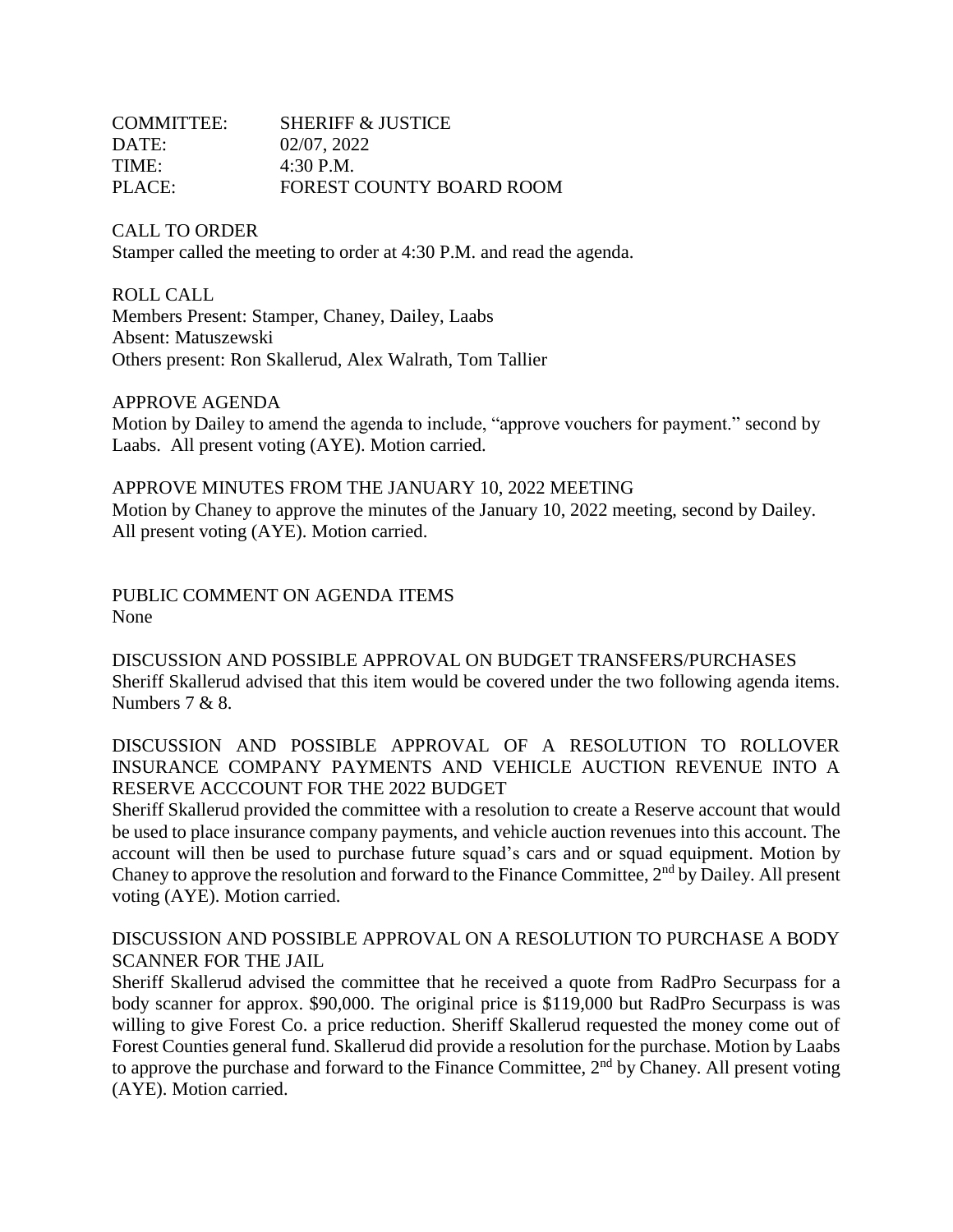### DISCUSSION AND POSSIBLE APPROVAL ON PURCHASING NEW INMATE MEAL TRAYS FOR THE JAIL

Sheriff Skallerud advised the committee that Summit Foods is requesting new food trays that are compliant with the current meal regulations be purchased. Cost of 90 trays is \$997.50. Dailey made a motion to approved the tray purchase,  $2<sup>nd</sup>$  by Laabs. All present voting (AYE). Motion carried.

## DISCUSSION AND POSSIBLE APPROVAL ON INCREASING THE SHERIFF'S OFFICE CREDIT CARD LIMIT

Sheriff Skallerud explained that the Sheriff's Office has had problems making purchases because the agency credit card has a maximum limit of \$5000 for the entire agency. Skallerud requested the amount be increased to \$10,000 and increase his card limit and Chief Deputy Walrath's limit to \$5000. Dailey made a motion to increase the limit to \$20,000 with increases to Skallerud's and Walrath's cards to \$5000 then forward to the Finance committee, 2<sup>nd</sup> by Laabs. 3 AYE, 0 NAY. Chaney abstained. Motion carried.

### DISCUSSION ON INMATE HEALTH CARE CONTRACT

Sheriff Skallerud advised the committee Well Path the current provider for inmate health care is requiring the contract be renegotiated with increases or they will exercise their right to terminate the contract with Forest Co. Skallerud advised that the Sheriff's Office is getting quotes from ACH for inmate health care. Motion by Dailey to work with ACH for a new quote,  $2<sup>nd</sup>$  by Chaney. All present voting (AYE). Motion carried.

### ADVISE COMMITTEE OF PPS DEBT COLLECTIONS FOR 2021

Chief Deputy Walrath advised the committee that that the PPS debt collection amount for 2021 was \$18,036.35. PPS and Administrative Secretary McLean oversee the collection of Jail debts owed to Forest Co.

# APPROVE JANUARY VOUCHERS FOR PAYMENT

Motion by Laabs to approve vouchers from the month of January 2022 as submitted, seconded by Chaney. All present voting (AYE). Motion carried.

## ANY OTHER BUSINESS THAT MAY LAWFULLY COME BEFORE THE COMMITTEE None

### FUTURE AGENDA ITEMS

The Sheriff & Justice committee would like to know the total debt balance of the PPS collections.

The Sheriff & Justice committee asked why the inmate foods service invoices were signed and paid differently than the other vendors.